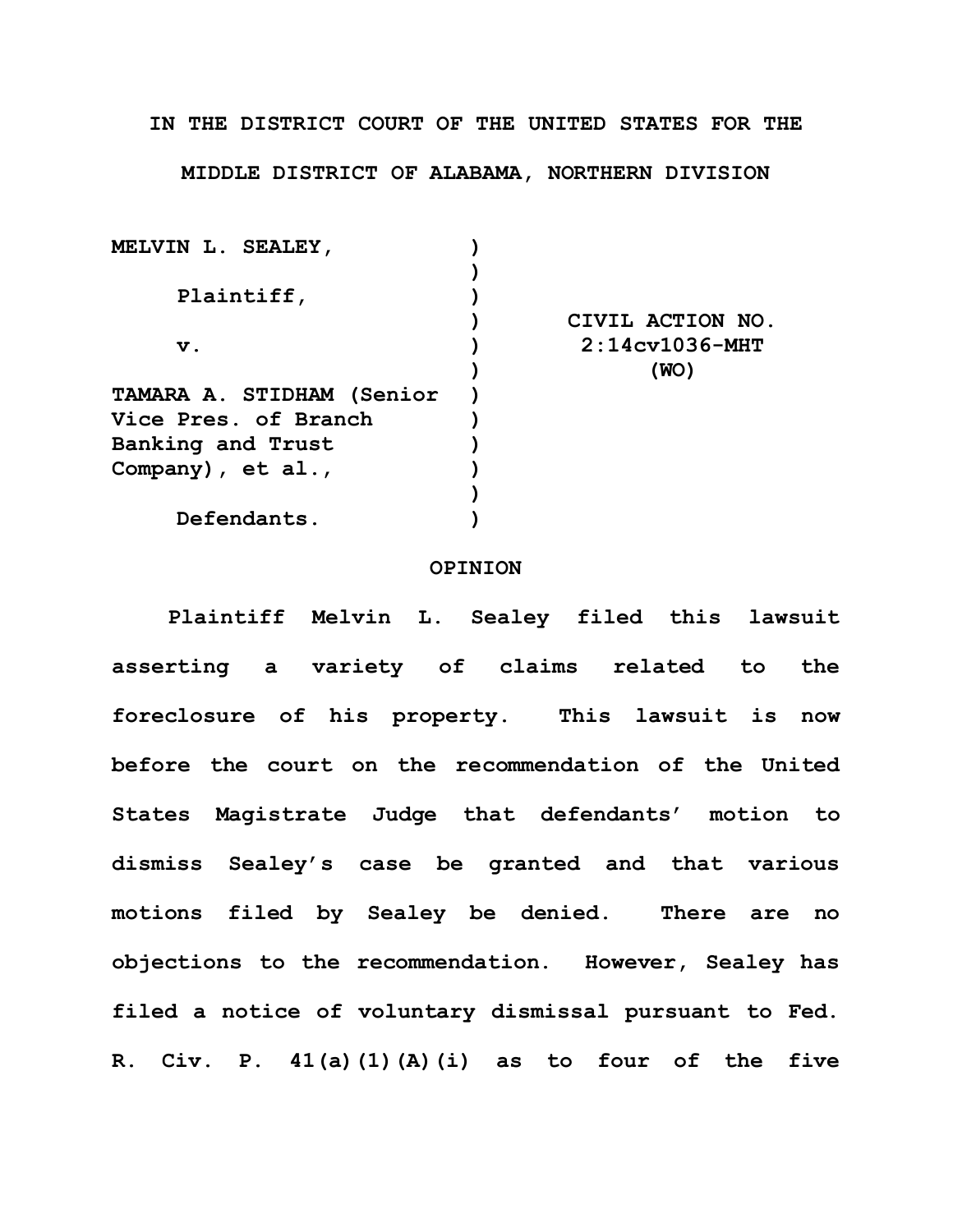**defendants: Tamara A. Stidham, Edward A. R. Miller, Richard A. Wright, and Kelly S. King. This voluntary dismissal is permissible under the applicable rule because these defendants have not yet filed an answer or motion for summary judgment. Thus, the recommendation will be withdrawn as to these four defendants.** 

**After an independent and de novo review of the record, the court concludes that the magistrate judge's recommendation should be adopted as to the remaining defendant, Branch Banking and Trust, with a minor exception. The recommendation mistakenly asserts that Branch Banking and Trust was not named as a party and was not served. See Recommendation (doc. no. 30), at 18; but see Complaint (doc. no. 1-2), at 3 (listing Branch Banking and Trust as a defendant). While it is unclear whether Branch Banking and Trust was properly served, it has appeared through counsel in this matter, joined in filing the notice of removal and motion to dismiss, and seemingly acknowledged having been served** 

2